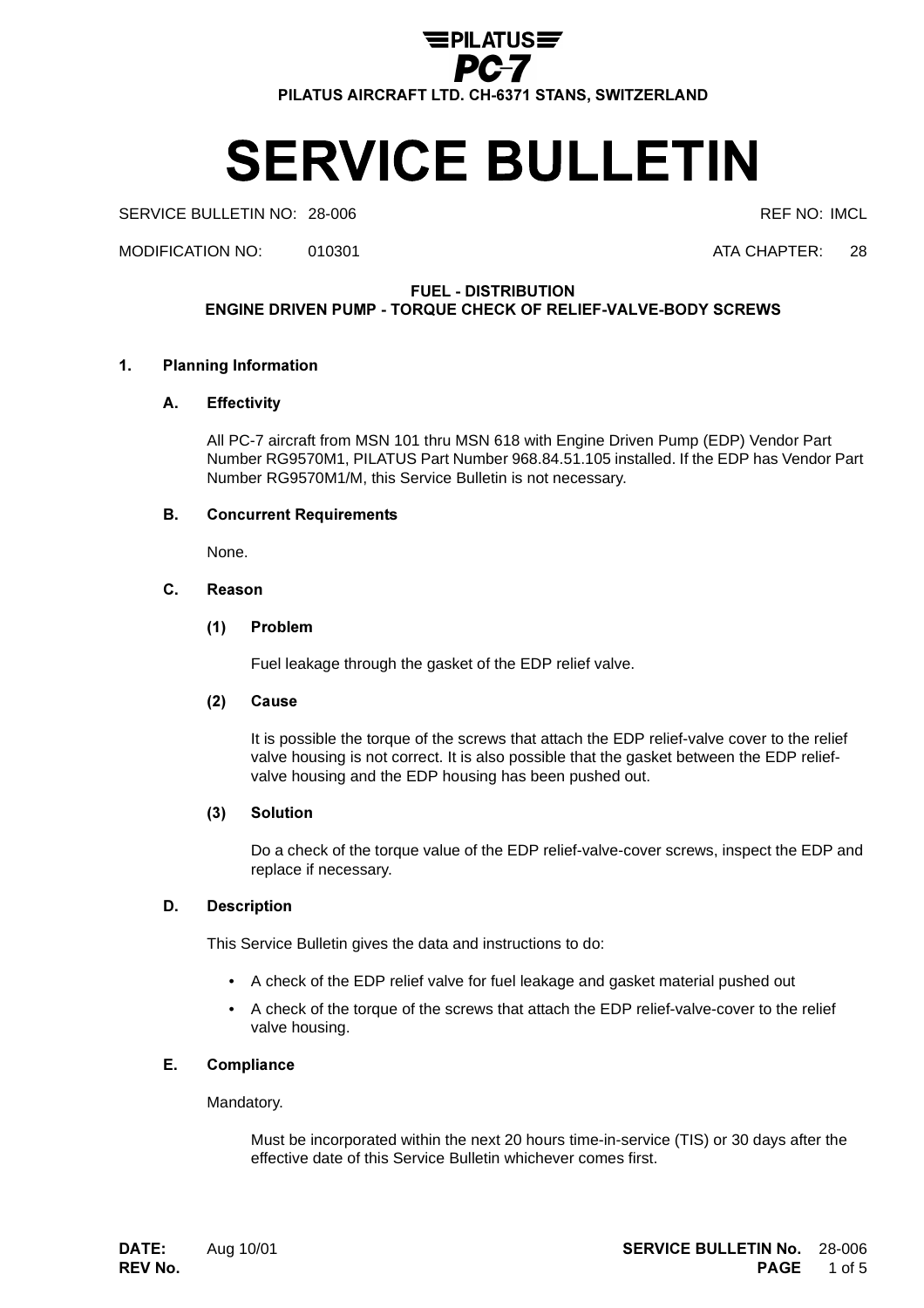

#### F. Approval

The technical aspects of this Service Bulletin are approved by the Federal Office for Civil Aviation (FOCA) of Switzerland as an Airworthiness Directive.

NOTE: PILATUS advises Operators/Owners to check with their local Airworthiness Authorities for any changes, local regulations or sanctions that can affect the embodiment of this Service Bulletin.

# G. Manpower

| <b>TOTAL MAN-HOURS</b>             | 1.25  | 2.00  |
|------------------------------------|-------|-------|
| Close up                           | 0.25  | 0.25  |
| Torque Check (with EDP removed)    |       | 1.50  |
| Torque Check (without EDP removal) | 0.75  |       |
| Preparation                        | 0.25  | 0.25  |
|                                    | Total | Total |

NOTE: Man-hours figures do not include the time required to cure sealants and adhesives.

### H. Weight and Balance

## (1) Weight Change

Not affected.

#### (2) Moment Change

Not affected

## I. Electrical Load Data

Not changed.

## J. Software

Not changed.

## K. References

Aircraft Maintenance Manual (AMM), 12-00-00 and 28-20-09.

## L. Publications Affected

Illustrated Parts Catalog (IPC), 28-20-01.

## M. Interchangeability of Parts

Do not install an EDP PILATUS Part Number 968.84.51.105.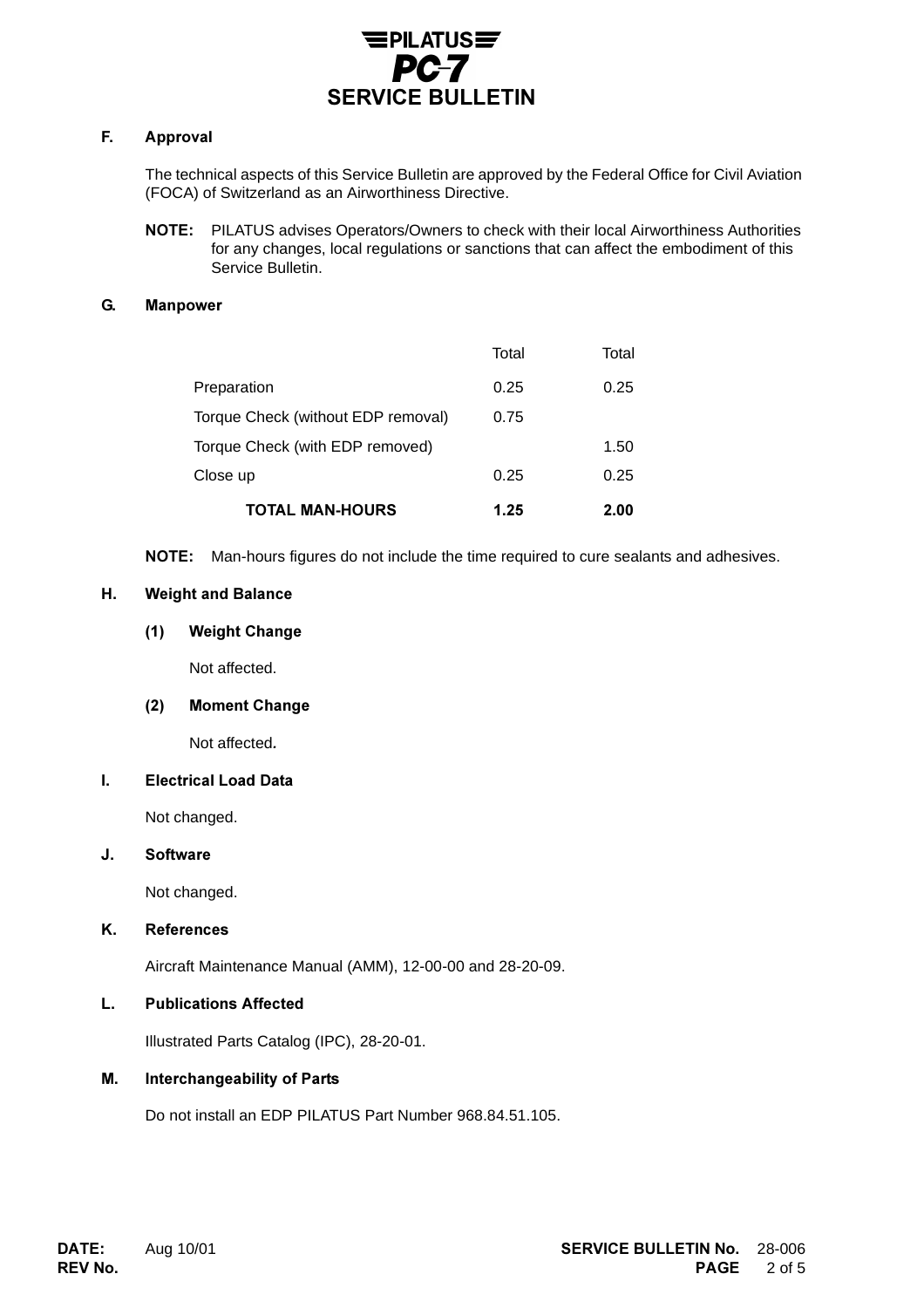

## 2. Material Information

#### A. . Material - Price and Availability

Operators should send orders for EDPs, to:

PILATUS AIRCRAFT LTD, CUSTOMER LIAISON MANAGER, CH 6371 STANS, Tel: +41 41 619 65 09 (Government) SWITZERLAND Fax:+41 41 610 33 51

NOTE: Operators are requested to advise Pilatus Aircraft Ltd. of the Manufacturer's Serial Number (MSN), the flying hours and landings of aircraft which are allocated for this Service Bulletin using the Service Bulletin Evaluation Form.

### **B.** Material Necessary for Each Aircraft

#### (1) Material to be Procured

If it is necessary to replace the EDP, send an order for a new EDP:

| New Part No.  | Description      | I Old Part No. | Qtv | Disp. Code   Fig. | Item |
|---------------|------------------|----------------|-----|-------------------|------|
| 968.84.51.107 | <b>Fuel Pump</b> | 968.84.51.105  |     |                   |      |

Disposition Codes: D - Discard / R - Return to Pilatus

#### $(2)$ Additional Material to be Procured

These items are necessary only if you remove the EDP:

| I New Part No. | Description        | Old Part No.  | Qtv | Disp. Code | Fia | Item I |
|----------------|--------------------|---------------|-----|------------|-----|--------|
| 946.91.27.212  | Packing, Preformed | 946.91.27.212 | っ   |            |     |        |
| 968.20.11.687  | Gasket             | 968.20.11.687 |     |            | -   |        |

Disposition Codes: D - Discard / R - Return to Pilatus

## (3) Operator Supplied Materials

| Part No.      | Description                         | Qty | Remarks                                                     |
|---------------|-------------------------------------|-----|-------------------------------------------------------------|
| 919.01.11.104 | Lockwire<br>0.032 in. (0,8 mm) dia. | A/R | <b>Relief-Valve-Cover Screws</b><br>(Material Item P02-001) |
| 919.01.11.103 | Lockwire<br>0.025 in. (0,6 mm) dia. | A/R | <b>EDP Housing Bolts</b><br>(Material Item P02-007)         |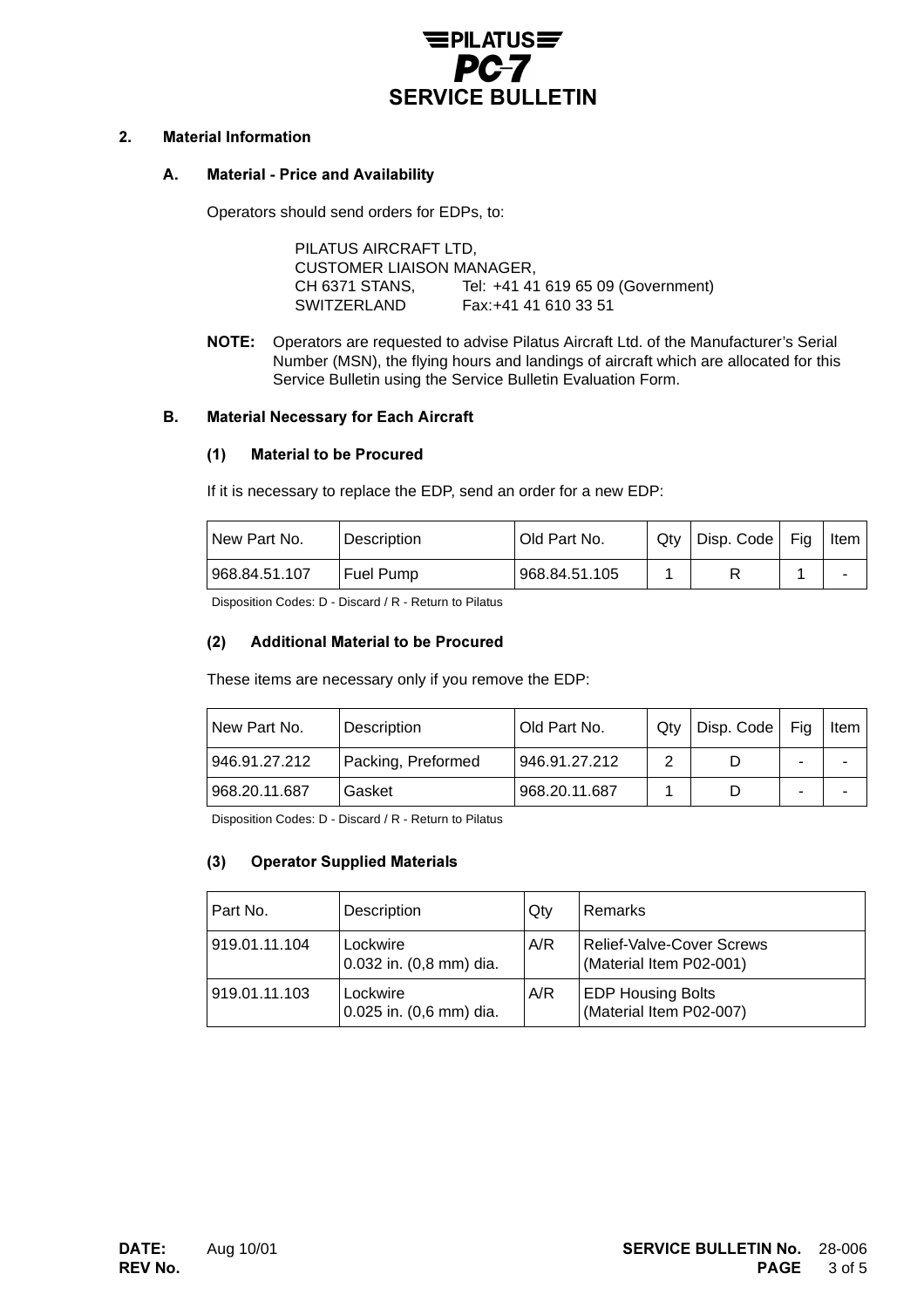

#### $3.$ ccomplishment Instructions - Aircraft

#### A. Preparation

(1) Open engine cowling ENG 3L and ENG 3R (Ref. AMM, 12-00-00, Page Block 1).

# B. Inspection and Torque Check of the EDP Relief Valve (Ref. Fig. 1)

- (1) Visually inspect the joints between the EDP housing, relief valve housing and the relief valve cover for:
	- Fuel leakage
	- Gasket material pushed out
- (2) If the EDP shows signs of fuel leakage or the gasket between the EDP housing and the relief valve housing has been pushed out, replace the EDP (Ref. AMM, 28-20-09, Page Block 401).
- (3) Use a torque screwdriver to do a check of the torque value of the relief-valve-cover screws. Do the check clockwise only. The minimum torque must be 23 lbf in. (2,6 Nm).

- (4) If the torque found at Step  $(3)$  is more than 23 lbf in.  $(2,6 \text{ Nm})$ , it is not necessary to loosen the screws and torque them again.
- (5) If the relief-valve-cover screws are loose, or the torque found at Step (3) is less than 23 lbf in. (2,6 Nm), do as follows:
	- (a) Cut, remove and discard the lockwire that safeties the relief-valve-cover screws.
	- (b) Torque the screws gradually to between 23 and 25 lbf in. (2,6 and 2,83 Nm). Do this in the sequence shown in Figure 1, Detail B.
	- (c) Safety the screws with lockwire (Material Item P02-001).
- (6) If you cannot get access to do the torque check with the EDP installed:
	- Remove the EDP (Ref. AMM, 28-20-09, Page Block 401)
	- Do Steps (1) thru (5)
	- Install the EDP if serviceable (Ref. AMM, 28-20-09, Page Block 401).

#### C. . Close up

- (1) Close engine cowling ENG 3L and ENG 3R (Ref. AMM, 12-00-00, Page Block 1).
- (2) Remove all tools and materials. Make sure the work areas are clean.

## D. Documentation

(1) Make an entry in the Aircraft Logbook that this Service Bulletin has been incorporated.

**NOTE:** It is not necessary to remove the lockwire from the screws to do the check of the torque.